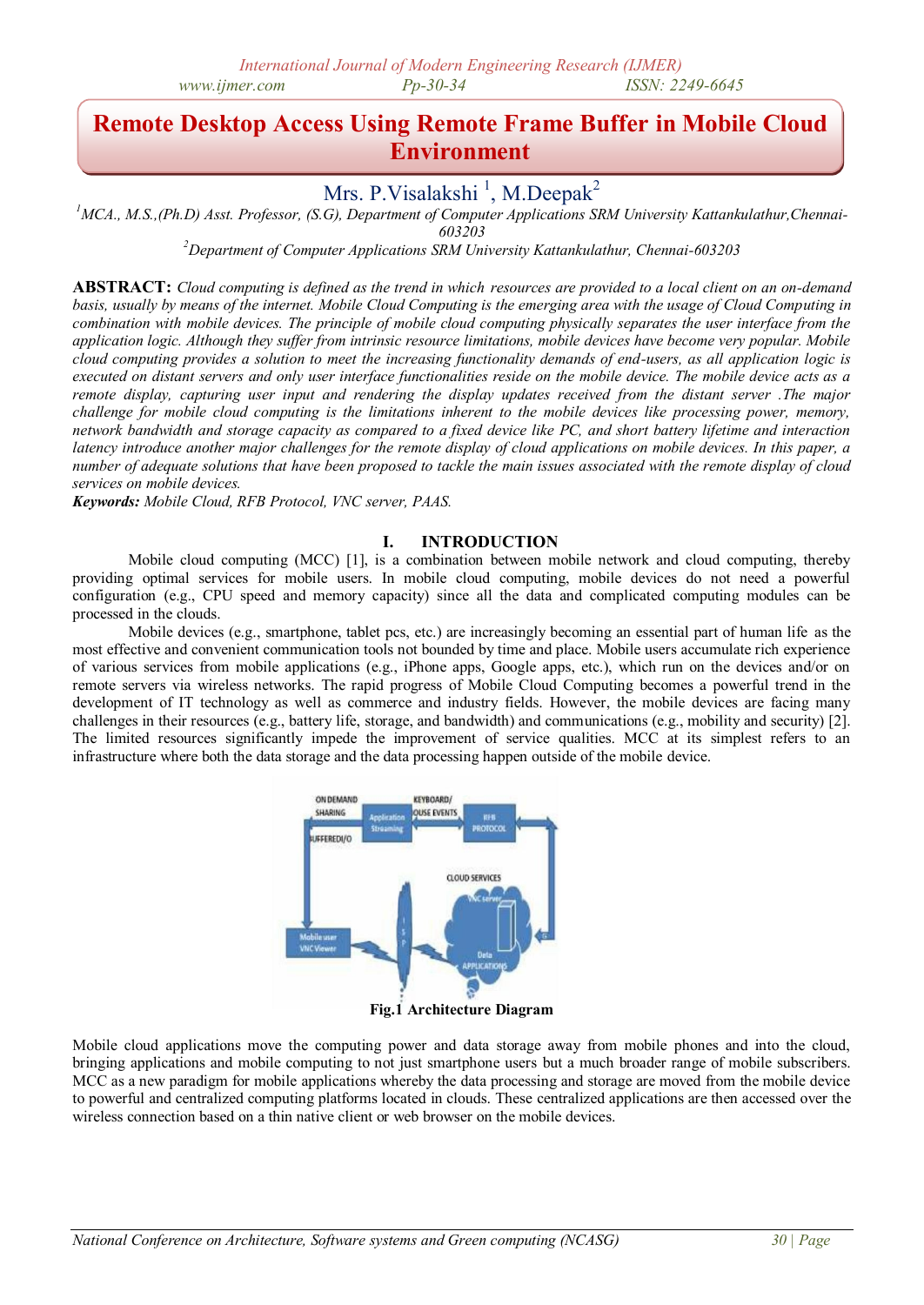#### **2.1 Application Streaming**

This platform allows applications to be deployed in real-time to any client from a virtual application server. It removes the need for local installation of the applications. Instead, only the SoftGrid runtime needs to be installed on the client machines. All application data is permanently stored on the virtual application server. Whichever software is needed is streamed from the application server on demand and run locally.



**Fig2: The viewer component on the client forwards the captured user input to the server.**

#### **2.2 Downstream data peak reduction**

Interactive applications only update their display unless instructed by the user. Usually, these display updates involve a large amount of data that needs to be sent to the client in a short interval to swiftly update the display Moving or capable of moving with great speed. Their analysis of remote display protocol traffic traces reveals a lot of redundancy, caused by the repainting of graphical objects after recurring user actions. They propose a hybrid cache-compression scheme whereby the cached data is used as history to better compress recurrent screen updates. The cache contains various drawing orders and bitmaps.

#### **2.3 Optimization of upstream packetization overhead**

Some network send in desecrate chunks to call packets User events are the principal source of remote display traffic in the upstream direction from client to server. Individually, each user event embodies only a small amount of information: a key or button id, one bit to discriminate between the press and release action and possibly the current pointer coordinates. Nevertheless, user events induce important upstream traffic because they are often generated shortly after each other.

Entering a single character results in two user events to indicate the press and release action, a large packetization overhead is observed owing to the headers added at the TCP, IP and (wireless) link layer. The upstream packetization overhead of three commonly used remote display protocols. The maximum buffering period is a consideration of remote display bandwidth reduction against interaction latency The highest bandwidth reductions are achieved for interactive applications with frequent user events and lower roundtrip times

## **III. RFB (REMOTE FRAME BUFFER PROTOCOL)**

RFB ("Remote Frame Buffer") is a simple protocol for remote access to graphical user interfaces. Because it works at the frame buffer level it is applicable to all windowing systems and applications, including X11, Windows and Macintosh. RFB is the protocol used in VNC (Virtual Network Computing). The remote endpoint where the user sits (i.e. the display plus keyboard and/or pointer) is called the RFB client or viewer.

The endpoint where changes to the frame buffer originate (i.e. the windowing system and applications) is known as the RFB server. Although RFB started as a relatively simple protocol it has been enhanced with additional features (such as file transfers) and more sophisticated compression and security techniques as it has developed. To maintain seamless crosscompatibility between the many different VNC client and server implementations, the clients and servers negotiate a connection using the best RFB version, and the most appropriate compression and security options, that they can both support.



**Fig.2: Remote Frame Buffer (RFB)**

RFB was originally developed at Olivetti Research Laboratory (ORL) as a remote display technology to be used by a simple thin client with ATM connectivity called a Videotile. In order to keep the device as simple as possible, RFB was developed and used in preference to any of the existing remote display technologies. RFB found a second, and more enduring, use when VNC was developed. VNC was released as open source software and the RFB specification published on the web. Since then RFB has been a free protocol which anybody can use. When ORL was closed in 2002 some of the key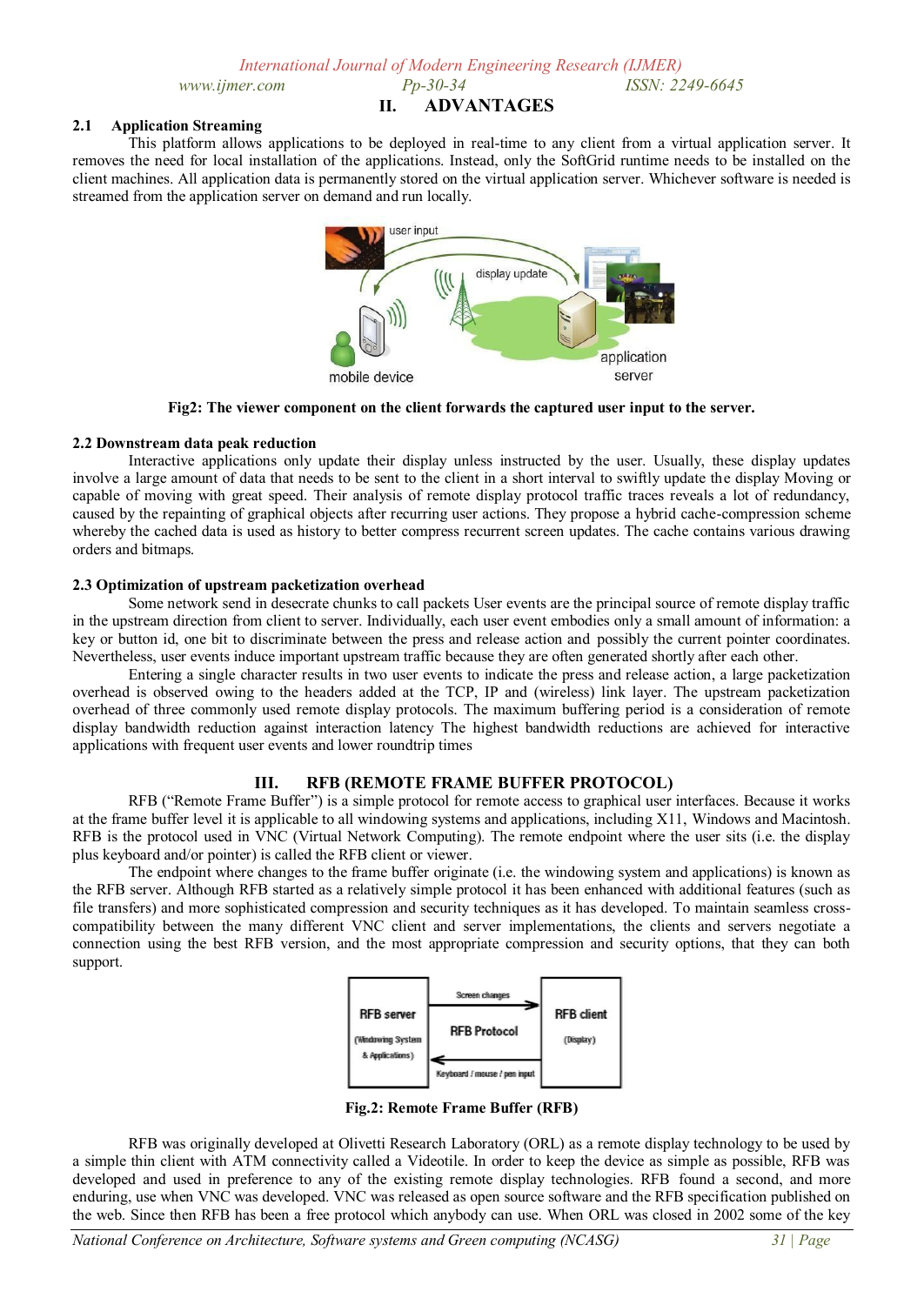*www.ijmer.com Pp-30-34 ISSN: 2249-6645*  people behind VNC and RFB formed RealVNC Ltd in order to continue development of VNC and to maintain the RFB protocol. The current RFB protocol is published on the RealVNC website.

#### **3.1 Display protocol**

pixel formats are 24-bit or 16-bit "true color", where bit-fields within the pixel value translate directly to red, green and blue intensities and 8-bit "color map where an arbitrary mapping can be used to translate from pixel values to the RGB intensities. Encoding refers to how a rectangle of pixel data will be sent on the wire. The encoding types defined at present are Raw, CopyRect, RRE, Hextile and ZRLE. In practice we normally use only the ZRLE, Hextile and CopyRect encodings since they provide the best compression for typical desktops.

#### **3.4 Protocol Messages**

The display side of the protocol is based around a single graphics primitive: "put a rectangle of pixel data at a given x & y position". A sequence of these rectangles makes a frame buffer update (or simply update). An update represents a change from one valid frame buffer state to another. The rectangles in an update are usually disjoint but this is not necessarily the case. The update protocol is demand-driven by the client. That is, an update is only sent from the server to the client in response to an explicit request from the client. This gives the protocol an adaptive quality. The slower the client and the network are, the lower the rate of updates becomes. With typical applications, changes to the same area of the frame buffer tend to happen soon after one another. With a slow client and/or network, transient states of the frame buffer can be ignored, resulting in less network traffic and less drawing for the client.

There are three stages to the protocol. First is the Handshaking phase, the purpose of which is to agree upon the protocol version and the type of security to be used. The second stage is an Initialization phase, where the client and server exchange ClientInit and ServerInit messages. The final stage is the Normal protocol interaction, the client can send whichever messages it wants, and may receive messages from the server as a result. All these messages begin with a message-type byte, followed by any message-specific data. The following descriptions of protocol messages use the basic types U8, U16, U32,S8, S16, S32. These represent respectively 8, 16 and 32-bit unsigned integers and 8, 16 and 32-bit signed integers. All multiple byte integers (other than pixel values themselves) are in big endian order (most significant byte first).

#### **3.2 Input protocol**

The input side of the protocol is based on a standard workstation model of a keyboard and multi-button pointing device. Input events are simply sent to the server by the client whenever the user presses a key or pointer button, or whenever the pointing device is moved. These input events can also be synthesized from other non-standard I/O devices. For example, a pen-based handwriting recognition engine might generate keyboard events.

#### **3.3 Representation of pixel data**

Initial interaction between the RFB client and server involves a negotiation of the format and encoding with which pixel data will be sent. This negotiation has been designed to make the job of the client as easy as possible. The bottom line is that the server must always be able to supply pixel data in the form the client wants. However if the client is able to cope equally with several different formats or encodings, it may choose one which is easier for the server to produce. The most common

#### **IV. PROCESS METHODOLOGY**

**Step1:** The VNC server PC is run, which is connected to the Internet.

**Step 2:** The mobile having GPRS is activated which is used for viewing other PCs, which is connected to VNC Server. In this case the PC will act as Server and mobile act as client. Connection happens through Wide Area Network.

**Step3:** Using J2ME wireless tool kit, the mobile checks PC, which is to be viewed, and it will check its IP address and password for authentication.

**Step 4:** After authentication if the IP address of the PC is valid, it will connected to the server and we can view the PC using the mobile and if it is not valid the connection will not happen.

**Step 5:** After connecting the PC to the server, all the operations of the PC can be performed using the mobile. For example, opening a file, deleting, cut, copy paste etc.

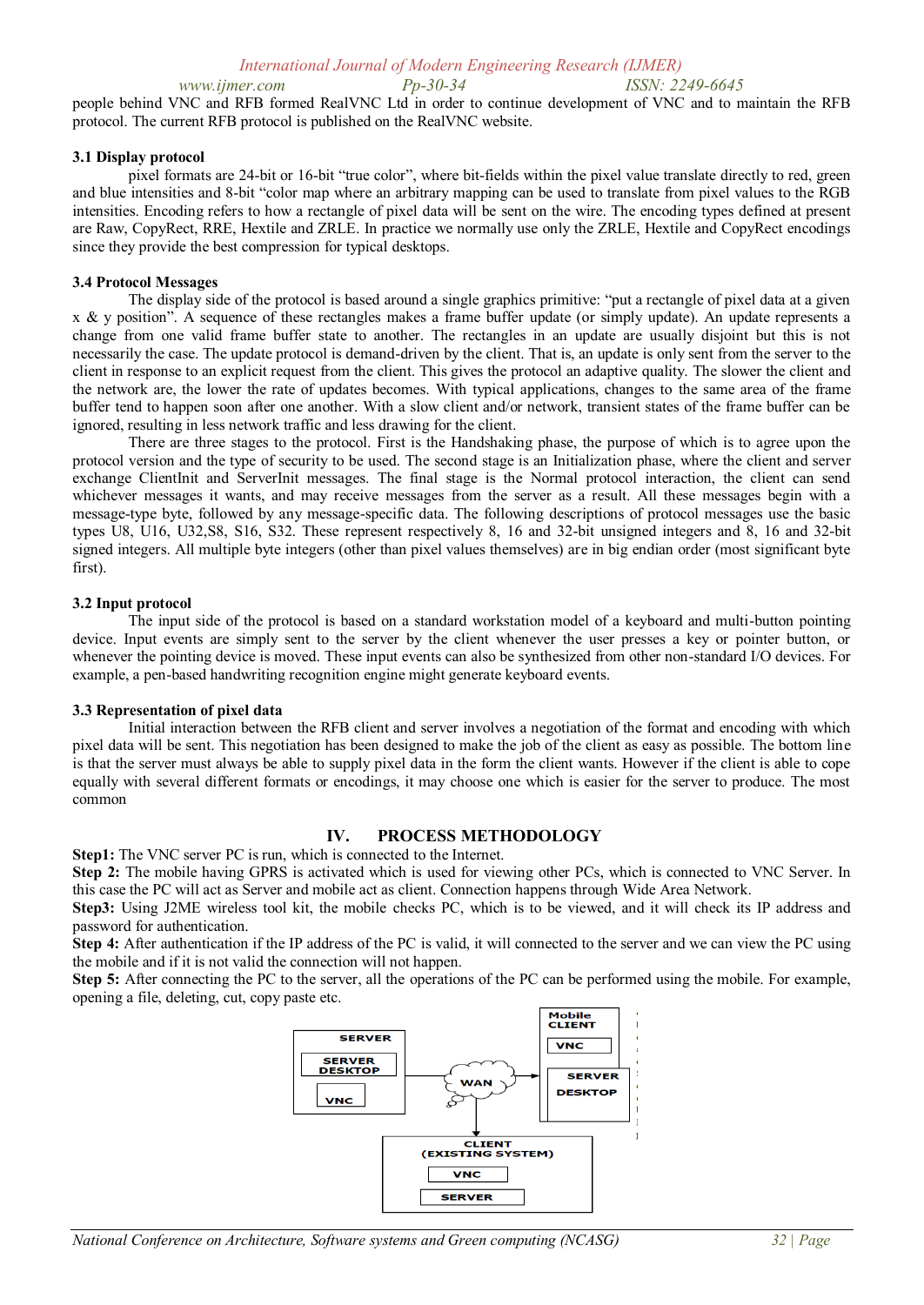## **V. VNC Servers**

Writing a VNC server is slightly harder than writing a client for a number of reasons. The protocol is designed to make the client as simple as possible, so it is usually up to the server to perform any necessary translations. For example, the server must provide pixel data in the format the client wants. We have servers for our two main platforms, X (i.e. Unix) and Windows NT/95. A Unix machine can run a number of Xvnc servers for different users, each of which represents a distinct VNC desktop. Each VNC desktop is like a virtual X display, with a root window on which several X applications can be displayed.

The Windows server (WinVNC) is a little more difficult to create, because there are fewer places to insert hooks into the system to monitor display updates, and a less clearly defined model of multi-user operation. Our current server simply mirrors the real display to a remote client, which means that the server is not 'multi-user'. It does, however, provide the primary user of a PC with remote access to their desktop. We have also created simple servers, which produce displays other than desktops, using a simple toolkit. A "VNC CD player", for example, generates a CD player user interface using the protocol directly without any reference to a windows system or frame buffer. Such servers can run on very simple hardware, and can be accessed from any of the standard viewers.

#### **VI. VNC Clients**

Writing a VNC viewer is a simple task, as it should be for any thin-client system. It requires only a reliable transport (usually TCP/IP), and a way of displaying pixels (either directly writing to the frame buffer, or going through a windowing system). We have clients for all the networked display devices we have available at our lab. This includes the Videotile (the original RFB client), an X-based client (which runs on Solaris, Linux and Digital Unix workstations), a Win32 client, which runs on Windows NT and 95, a Macintosh client, and a Java client, which runs on any Java-capable browser (including Sun's Java Station). Members of our lab use these clients on a daily basis to access their personal computing environments.





**Fig.3: VNC Viewer**